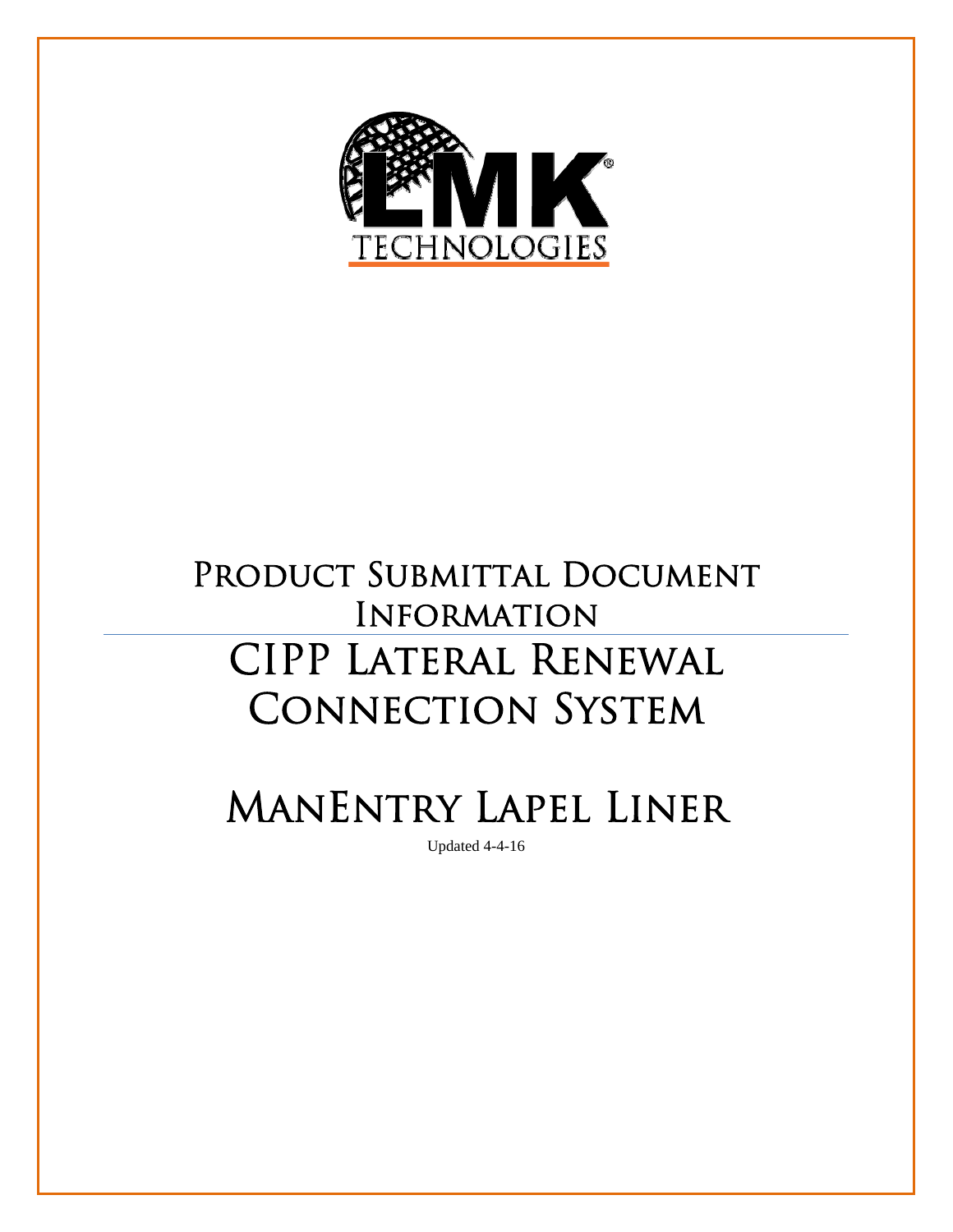# Product Submittal Review

# **ITEM 1.**

# **Manufacturer Company Name:** LMK Technologies, LLC

Contact Individual(s) Rick Gage Street Address: 1779 Chessie Lane City, State, Zip Code: Ottawa, IL 61350 Telephone: 815.433.1275 ext105 Facsimile: 815.433.0107

*Product Submittal:* Installation Practice For Rehabilitation Of A Sewer Service Lateral Using A One-Piece Main Lapel/Brim, Hydrophilic Gasket And Lateral Cured-In-Place Liner Assembly Via Man- Entry Into Large 30 Inch Diameter And Larger Mainline Pipes.

Only Certified Licensed Installers by LMK are authorized to install the LMK ManEntry Lapel Liner in 30" mainline pipes or larger.

# **ITEM 2.**

### *INTENT:*

This specification covers material requirements, installation practices, and methods for the reconstruction of a sewer service lateral pipe and the main connection without excavation. The pipe renovation shall be accomplished by insertion and inflation of a resin impregnated, single-piece lateral and main, gasket sealed connection liner assembly. The main connection and hydrophilic gasket are fastened in place and the lateral liner is pressed against the lateral pipe by inflation and held under pressure until the thermo-set resin has cured. The lapel portion is pressed against the mainline pipe and then fastened to the host pipe with a stainless steel compression ring using standard concrete fasteners. When cured, the liner extends over a predetermined length of the service lateral and a portion of the main pipe at the connection and forms a continuous, singlepiece, tight fitting, corrosion resistant and verifiable non-leaking Main/Lateral cured in-place pipe (CIPP) outfitted with a gasket seal.

# **ITEM 3.**

# **Company Information:**

#### **Larry Kiest, Jr. President/Founder.**

Inventor of more than 110 issued patents teaching methods and apparatuses for the Rehabilitation of Underground Pipes, Conduits and similar Structures. Mr. Kiest is a Licensed Plumber in the State of Illinois, Advisory Board Member of Trenchless Technology Center Louisiana Tech University, Member of ASCE/ PINS Lateral Committee, served 2-terms Board Member of NASSCO (2008-2012), Original chairman that initiated the NASSCO Lateral Committee, Active Board Member NASTT (2012-current), Member of No-Dig Planning Committee, Member of AWWA Standards Committee, Member of WEF, Member WEF Collections Committee, V.P. and active board member 2010-current) of MSTT, Member of ASTM, and Chairman of Task Committee F17, subcommittee 17.67 standard practice for rehabilitation of a sewer service lateral using a one piece main and lateral cured-in-place liner installed by means of air inversion. Mr. Kiest has conducted business in the field of Trenchless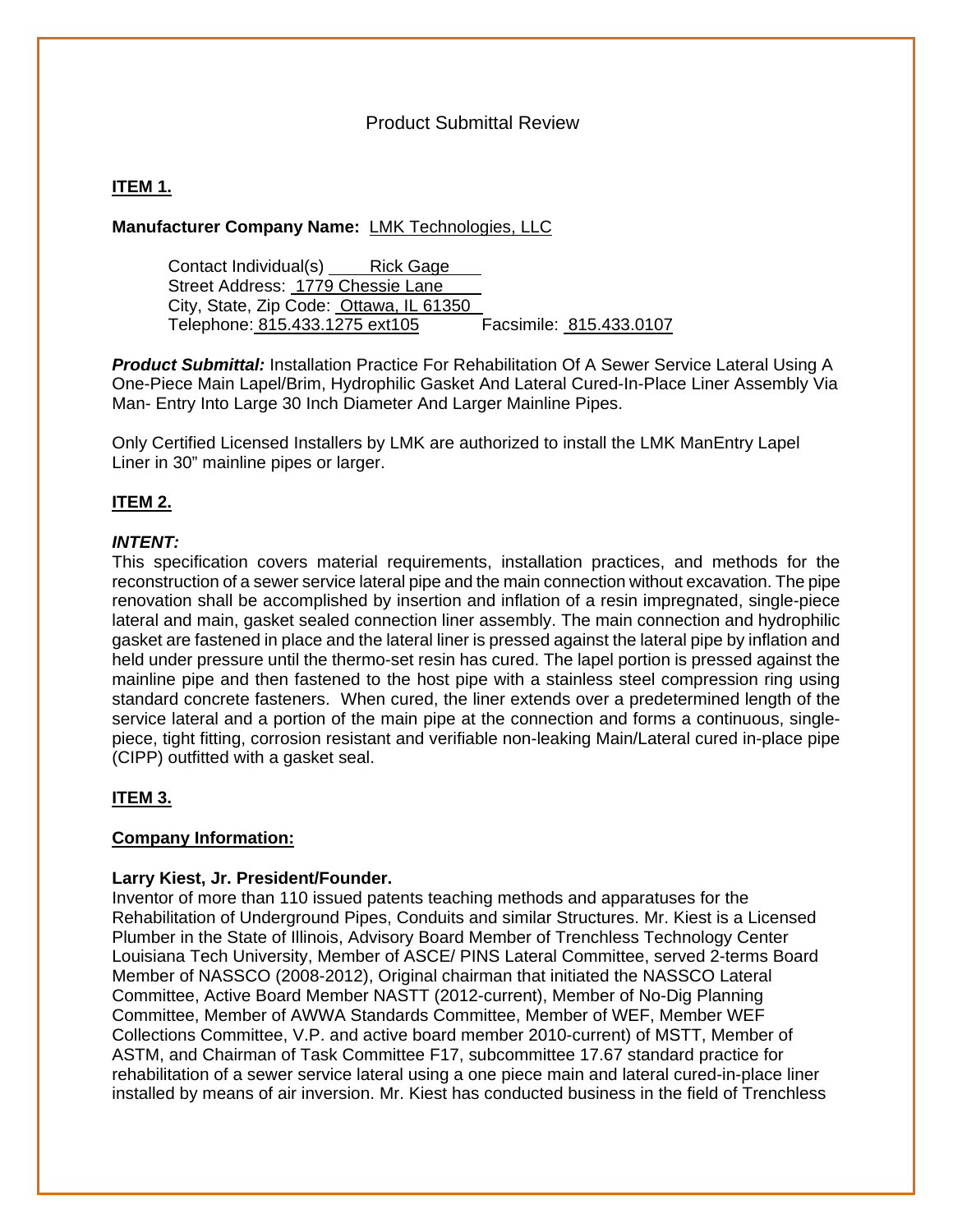# **ITEM 4.**

| 4.0 | <b>The Technique</b>            | The Man-Entry Lapel Liner repair renews the main/lateral                |
|-----|---------------------------------|-------------------------------------------------------------------------|
|     |                                 | connections and extends up into the lateral pipe for a designated       |
|     |                                 | length. The repair consist of a one-piece, continuous main and          |
|     |                                 | lateral lining that is vacuum impregnated with thermo-set resin;        |
|     |                                 | hereby referred to as a "Lapel Liner".                                  |
| 4.1 | A brief description of          | The reconstruction will be accomplished using a non-woven fabric        |
|     | the operation and               | tube of particular length and a thermo-set resin with physical and      |
|     | technique; including            | chemical properties appropriate for the application. The mainline       |
|     | materials and methods           | lapel/brim and lateral tube are vacuum impregnated with the resin       |
|     | of installation.                | and then placed inside the lateral pipe via man-entry into the          |
|     |                                 | mainline. The liner is then placed inside of the lateral and the brim   |
|     |                                 | pressed against the mainline. The brim and hydrophilic gasket are       |
|     |                                 | held in place with an appropriately sized stainless steel               |
|     |                                 | compression ring which is anchored into place. The lateral tube is      |
|     |                                 | pressed against the lateral pipe wall by using a rubber inflation       |
|     |                                 | device. The liner is then cured ambiently. Once cured, the lateral      |
|     |                                 | inflation device is removed. The end result is a one-piece structural   |
|     |                                 | lateral lining and mechanically fastened connection to the main that    |
|     |                                 | provides a verifiable non-leaking connection with all mainline pipe     |
|     |                                 | types by incorporating a compression connection gasket at the           |
|     |                                 | connection.                                                             |
|     |                                 |                                                                         |
|     |                                 | The cured finished materials as described above will, upon              |
|     |                                 | installation inside the host pipe, exceed the minimum test standards    |
|     |                                 | specified by the American Society for Testing Methods F1216-07.         |
|     |                                 | Minimum Test Standards for CIPP ASTM F1216 Appendix X1                  |
|     |                                 | FLEXURAL STRENGTH - ASTM D-790<br>4,500 PSI                             |
|     |                                 | FLEXURAL MODULUS - ASTM D-790<br>250,000 PSI                            |
|     |                                 |                                                                         |
| 4.2 | <b>Intended use: Structural</b> | The system is designed for fully deteriorated pipe conditions.          |
|     | <b>Repair Crack/Joint</b>       | Typical installations are a direct result of ground water infiltration, |
|     | <b>Sealing of Root</b>          | root intrusion and structural defects such as open joints, offset       |
|     | <b>Intrusion and Water</b>      | joints, broken or missing pipe sections and hammer taps. The new        |
|     | <b>Infiltration</b>             | pipe exhibits a smoothbore interior that typically increases flow       |
|     |                                 | rates.                                                                  |
| 4.3 | <b>EXISTING SEWER</b>           | The system is compatible with most all types of pipes; V.C.P.,          |
|     | (Main and Lateral)              | Concrete, Cast Iron, P.V.C and existing main pipes that have been       |
|     |                                 | renewed by a CIPP process. Typically, full-length lining systems        |
|     |                                 | utilize an inner coating or film. Films may range from PVC, PU to       |
|     |                                 | PE. The system is compatible with all pipe materials due to the use     |
|     |                                 | of a mechanically fastened hydrophilic sealing connection               |
|     |                                 | compression gasket at the mainline/lateral connection.                  |
| 4.4 | <b>Diameter Ranges</b>          | Lateral: $3 - 24$ inch diameters.                                       |
|     |                                 | Main: 30 inch and greater.                                              |
| 4.5 | <b>Circular and/or Non-</b>     | The system can accommodate pipe ovality up to -20%.                     |
|     | <b>Circular Capability</b>      |                                                                         |
|     |                                 |                                                                         |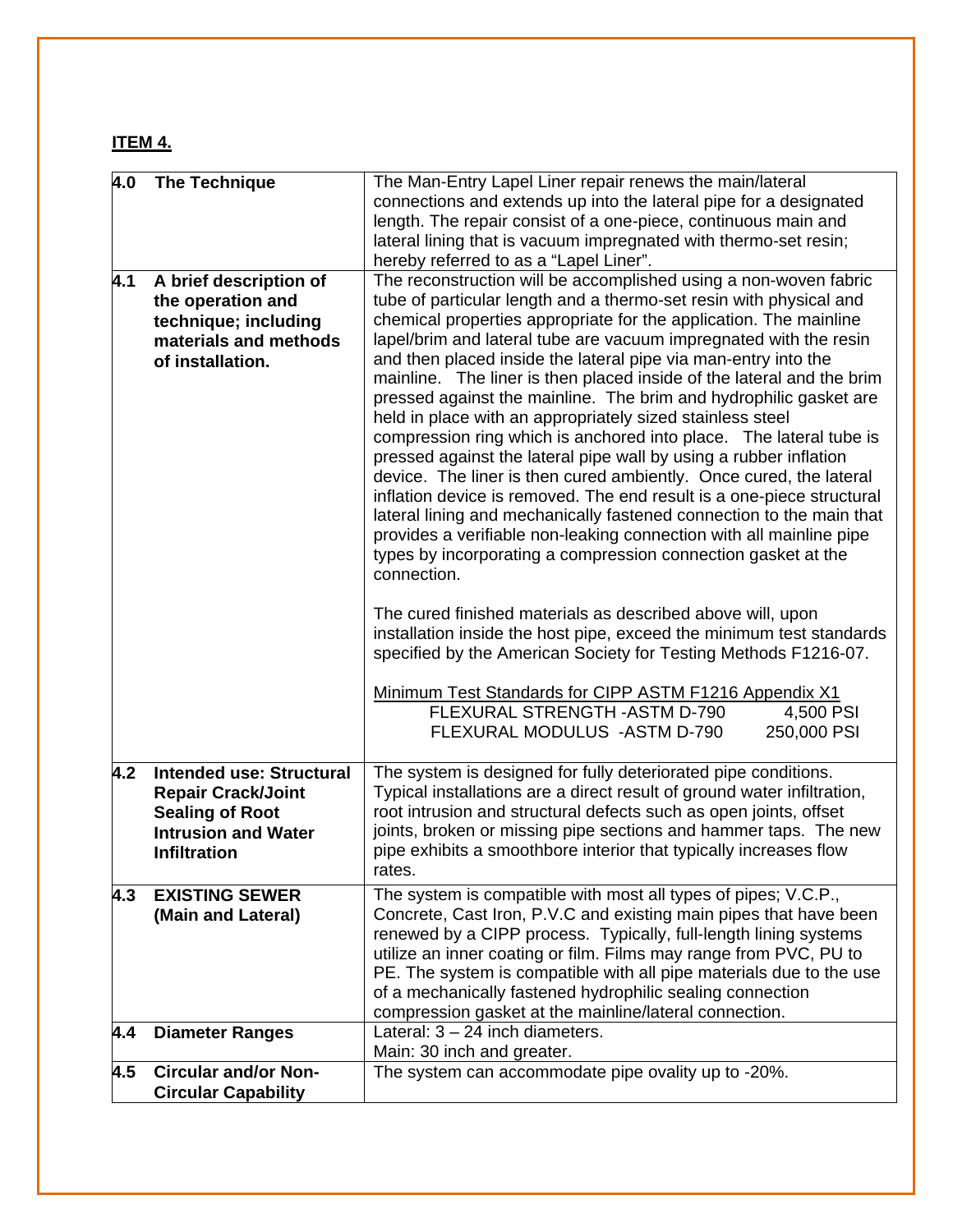| 4.6            | <b>Material Limitations</b>     | This system is designed for gravity sewers and low pressure piping.                                                                     |  |  |
|----------------|---------------------------------|-----------------------------------------------------------------------------------------------------------------------------------------|--|--|
| 4.7            | <b>Lining Material</b>          | Needle punched felt or proprietary knitted tubes coated with a                                                                          |  |  |
|                | <b>Composition and</b>          | chemically resistant impervious film. The tube is stitched using                                                                        |  |  |
|                | <b>Construction</b>             | Nomex®, high-temp, high-strength thread. The tube is air-tight and                                                                      |  |  |
|                |                                 | flexible in design to reduce inversion pressures.                                                                                       |  |  |
| 4.8            | <b>Main/Lateral Jointing</b>    | The lining material is constructed as a one-piece lapel/brim shaped                                                                     |  |  |
|                | <b>System</b>                   | Main/Lateral fitting. The main lapel and lateral lining tube is stitched                                                                |  |  |
|                |                                 | with high-temp Nomex® thread. Therefore, there is no joining of<br>two separate liners during the installation process. The end         |  |  |
|                |                                 | product is a one-piece brim style main to lateral cured-in place pipe                                                                   |  |  |
|                |                                 | with the use of a hydrophilic gasket seal.                                                                                              |  |  |
|                | 4.9 Resin System                | Resin Systems include:                                                                                                                  |  |  |
|                |                                 | LMK656 Non Filled ISO Polyester Resin                                                                                                   |  |  |
|                |                                 | LMK656EN Filled ISO Polyester Resin                                                                                                     |  |  |
|                |                                 | <b>LMK770 Series Ambient Cured Epoxy Resin</b>                                                                                          |  |  |
|                |                                 | LMK100 Series VOC Free Vinyl Ester Resin                                                                                                |  |  |
|                | 4.10 Mechanical Properties      | Excess resin migrates into pipe defects allowing a mechanical                                                                           |  |  |
|                |                                 | anchoring. Concrete anchors (1/4" x 2 1/4") by Tapcon <sup>®</sup> are used to                                                          |  |  |
|                |                                 | secure the stainless steel compression ring, cured-in-place lapel                                                                       |  |  |
|                |                                 | portion and hydrophilic hat style gasket.                                                                                               |  |  |
|                | 4.11 Physical Properties        | Flexural Strength 4,500-PSI "Minimum" Test Method: ASTM 790                                                                             |  |  |
|                |                                 | Flexural Modulus 250,000-PSI "Minimum"Test Method: ASTM 790                                                                             |  |  |
|                | 4.12 Corrosion attack           | Chemical Resistance Testing. Test Method: ASTM D5813 and<br>F1216 See Independent Laboratory Testing: Microbac Corrosion                |  |  |
|                |                                 | Test.                                                                                                                                   |  |  |
|                | 4.13 Resin Saturation           | The lapel liner is vacuum impregnated with a thermo-set resin.                                                                          |  |  |
|                | <b>Method</b>                   |                                                                                                                                         |  |  |
|                | 4.14 Gasket Sealing             | The mainline connection shall include a seamless molded flange                                                                          |  |  |
|                | 4.15 Effects of Line and        | shaped gasket.<br>There are no effects caused by grade changes since air pressure is                                                    |  |  |
|                | Grade                           | used to pressurize the liner against the host pipe until cured.                                                                         |  |  |
|                | 4.16 Protruding Lateral Pipes   | It is recommended protrusions into the main pipe are cut flush to                                                                       |  |  |
|                |                                 | the host pipe.                                                                                                                          |  |  |
|                | 4.17 Reduction in Pipe          | The lateral liner exhibits a slick and typically smooth interior with a                                                                 |  |  |
|                | <b>Diameter, and its Effect</b> | co-efficient that increases flow-rate. Minor wrinkling may occur and                                                                    |  |  |
|                |                                 | some wrinkling may occur based on actual inner pipe diameter,                                                                           |  |  |
|                |                                 | inner surface, pipe configuration and conditions.                                                                                       |  |  |
|                | 4.18 Homeowner Impact           | Homeowners and building occupants at a minimum will receive a                                                                           |  |  |
|                |                                 | door knob notice bulletin 48 hours prior to the scheduled work and                                                                      |  |  |
|                |                                 | personal contact is attempted to be made the day of the scheduled                                                                       |  |  |
|                |                                 | work. The notice bulletin summarizes the scope of work, tentative<br>time of service disruption and home/building owner cooperation for |  |  |
|                |                                 | non-use of water/sewer for a 2-hour period or less. A brief                                                                             |  |  |
|                |                                 | explanation of "Dry Fixture Traps" is also included.                                                                                    |  |  |
| <u>ITEM 5.</u> |                                 |                                                                                                                                         |  |  |
| 5.0            | <b>Sewer preparation</b>        | The main and the laterals are cleaned utilizing high-pressure water                                                                     |  |  |
|                |                                 |                                                                                                                                         |  |  |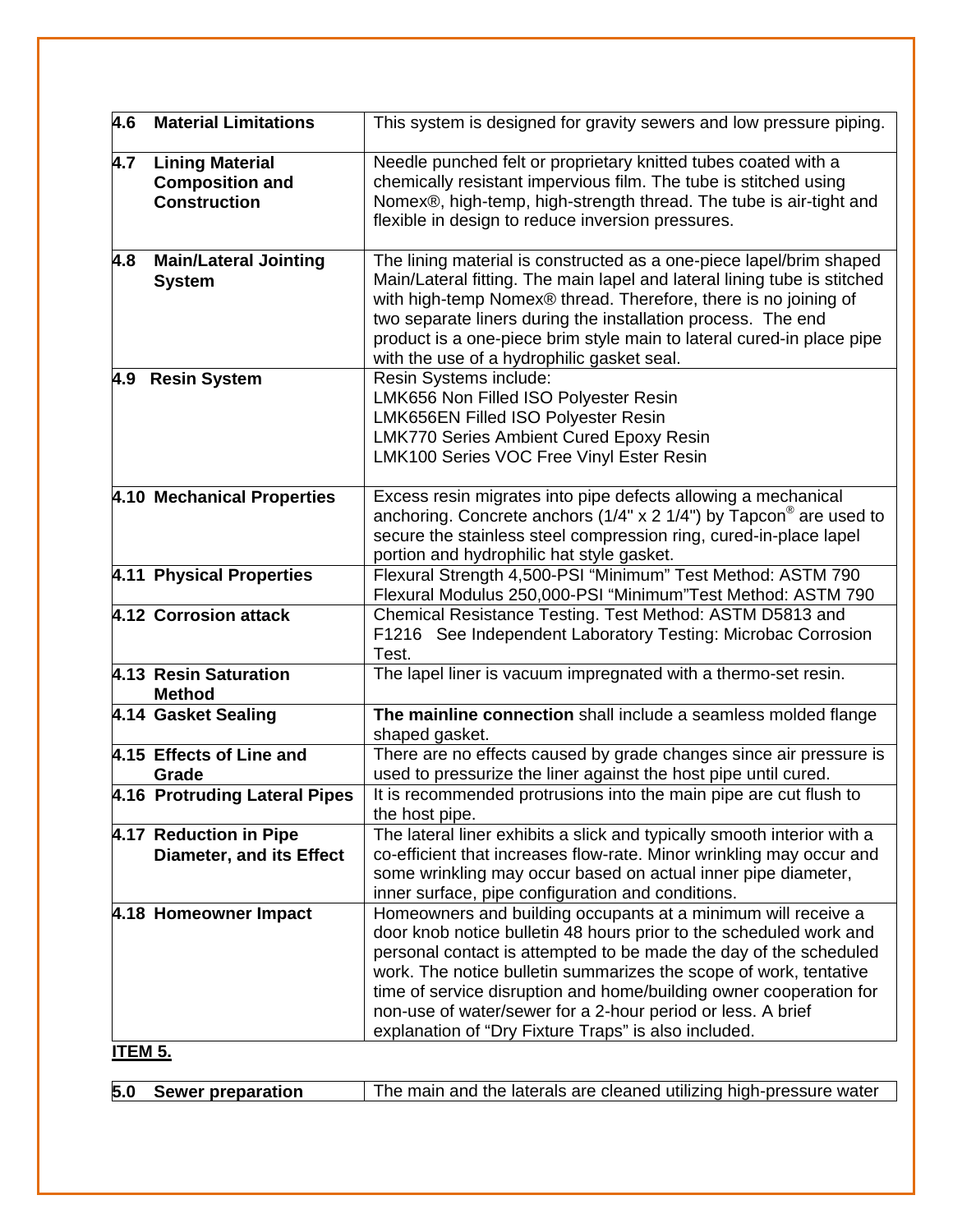|            | involves cleaning and a<br>flow stoppage or<br>diversion period. | and mechanical cleaning tools. Pressures may range from 2,000 to<br>4,000 PSI removing all roots, debris and obstructions. Cleaning of<br>the lateral is performed from the main pipe. Any protruding service<br>connections will be removed prior to liner insertion. The current<br>condition of the pipe will be compared to the original designed<br>condition to verify that design parameters have not changed.<br>Normal mainline flows are plugged or by-passed during the<br>process, depending on flow. |
|------------|------------------------------------------------------------------|-------------------------------------------------------------------------------------------------------------------------------------------------------------------------------------------------------------------------------------------------------------------------------------------------------------------------------------------------------------------------------------------------------------------------------------------------------------------------------------------------------------------|
| 5.1<br>5.2 | <b>Mainline Service</b><br><b>Specific Requirements</b>          | Typical time for plugging the mainline is three-hours (3) or less. In<br>some cases by-pass pumping will be required and used.<br>Access to the upstream and downstream manholes is mandatory.                                                                                                                                                                                                                                                                                                                    |
| 5.3        | <b>Cleanout System</b>                                           | Lateral lengths 3.0-feet and less are renewed without the need for a<br>cleanout. Lengths greater than 3.0-feet require a TEE shape, or<br>back to back WYE shaped cleanout fittings located a minimum of<br>two-feet (2') upstream from the terminal end of the lateral CIPP<br>liner.                                                                                                                                                                                                                           |
| 5.4        | <b>Installation Crew and</b><br><b>Equipment</b>                 | A typical crew consists of (3 to 4) technicians. A mobile wet out unit<br>is required for onsite vacuum impregnated of the liner. Traffic<br>disruption is minimal. The installation process is typically quick,<br>efficient and non-disruptive with no need for surface restoration<br>when compared to open cut replacement methods.                                                                                                                                                                           |
| 5.5        | <b>Handling Sewer Access</b><br>(i.e., existing manholes)        | Licensed and Trained Technicians remotely carry out the<br>installation. Entry into a manhole is absolutely required. If confined<br>entry is required, Federal, State and local laws apply.                                                                                                                                                                                                                                                                                                                      |
| 5.6        | <b>Inflation Method</b>                                          | Air pressure is applied to the rubber inflation device causing the<br>lateral tube to inflate.                                                                                                                                                                                                                                                                                                                                                                                                                    |
| 5.7        | <b>Maximum Length</b>                                            | Maximum length for a continuous lateral lining is 18 inches for main<br>to lateral connection where no cleanout exists.                                                                                                                                                                                                                                                                                                                                                                                           |
| 5.8        | <b>Curing Method</b>                                             | The Resin/Catalyst packages are proprietary to LMK Technologies.<br>The resin systems are either cured at ambient temperatures or<br>steam cured.<br>Polyester/Vinyl-ester Ambient: One hour pot time/one hour cure<br>time.                                                                                                                                                                                                                                                                                      |
| 5.9        | <b>Removal of Inflation</b><br><b>Device</b>                     | The inflation device is removed after curing.                                                                                                                                                                                                                                                                                                                                                                                                                                                                     |
|            | 5.10 Equipment Removal                                           | Once cured, the equipment is removed from the mainline pipe.                                                                                                                                                                                                                                                                                                                                                                                                                                                      |
|            | 5.11 Document Final Video<br>and Testing Procedures              | A final video inspection is performed from the main.                                                                                                                                                                                                                                                                                                                                                                                                                                                              |
|            | 5.12 Design Life                                                 | 50-Year Design Life based on assumption described in ASTM<br>F1216 for the lateral liner. Appendix X1 and long-term creep as<br>described in ASTM D2990.                                                                                                                                                                                                                                                                                                                                                          |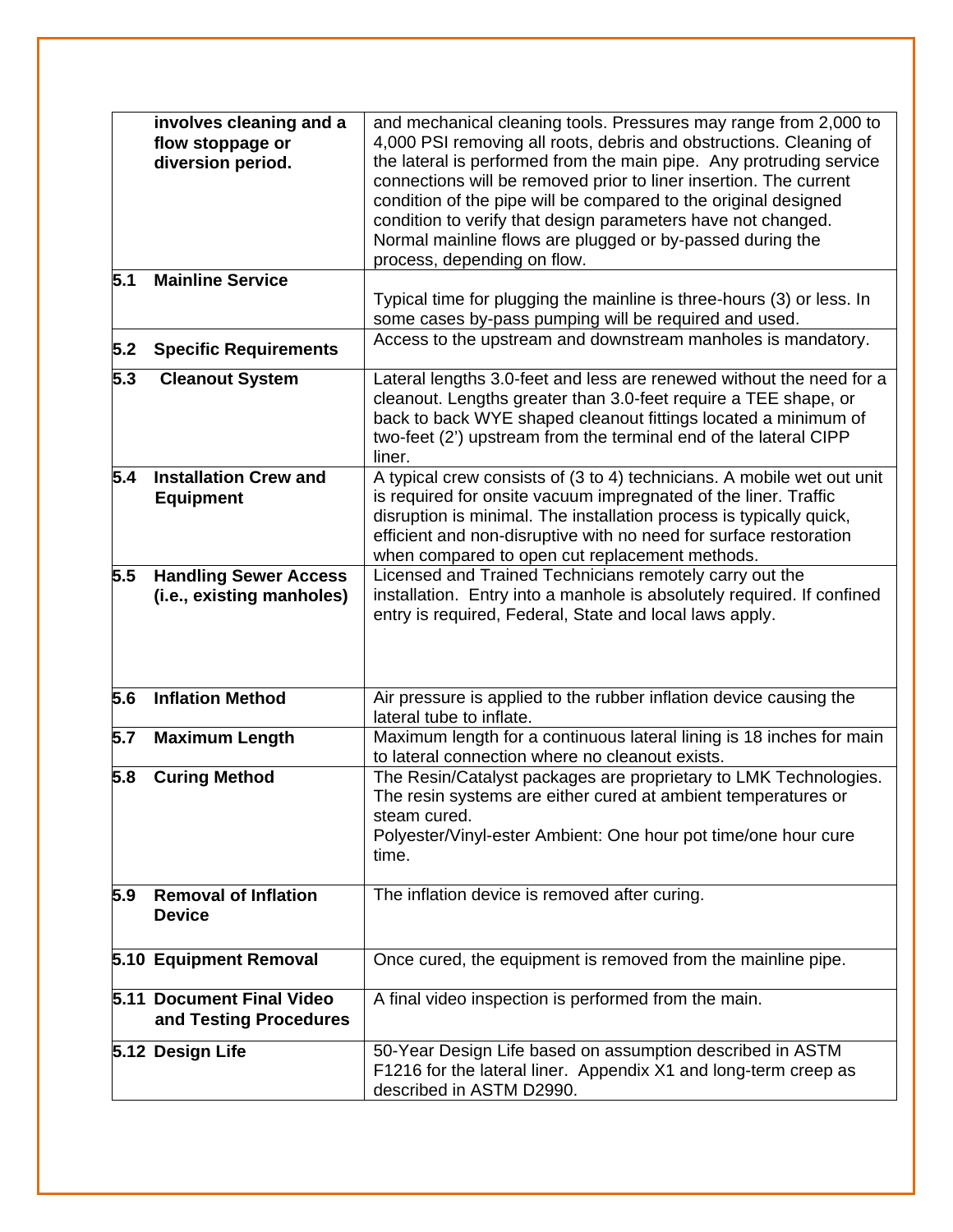# **ITEM 6.**

**Advanced Materials:** 

- **Liner Assembly**
- **Lapel Liner**
- **Man-entry Lapel Liner**
- **Vacuum Impregnation**
- $\blacksquare$  Installed from the main pipe up into the lateral
- **10,000 hour CIPP chemical resistance testing ASTM D2990**
- **Flexible construction**
- **Gasket Sealing Technology (hydrophilic and/or compression gaskets)**
- **10,000 hour hydration/dehydration gasket sealing test**

**Respectfully Submitted By:** 

# Larry Kiest, Jr.

Larry Kiest, Jr. President LMK Technologies, LLC.